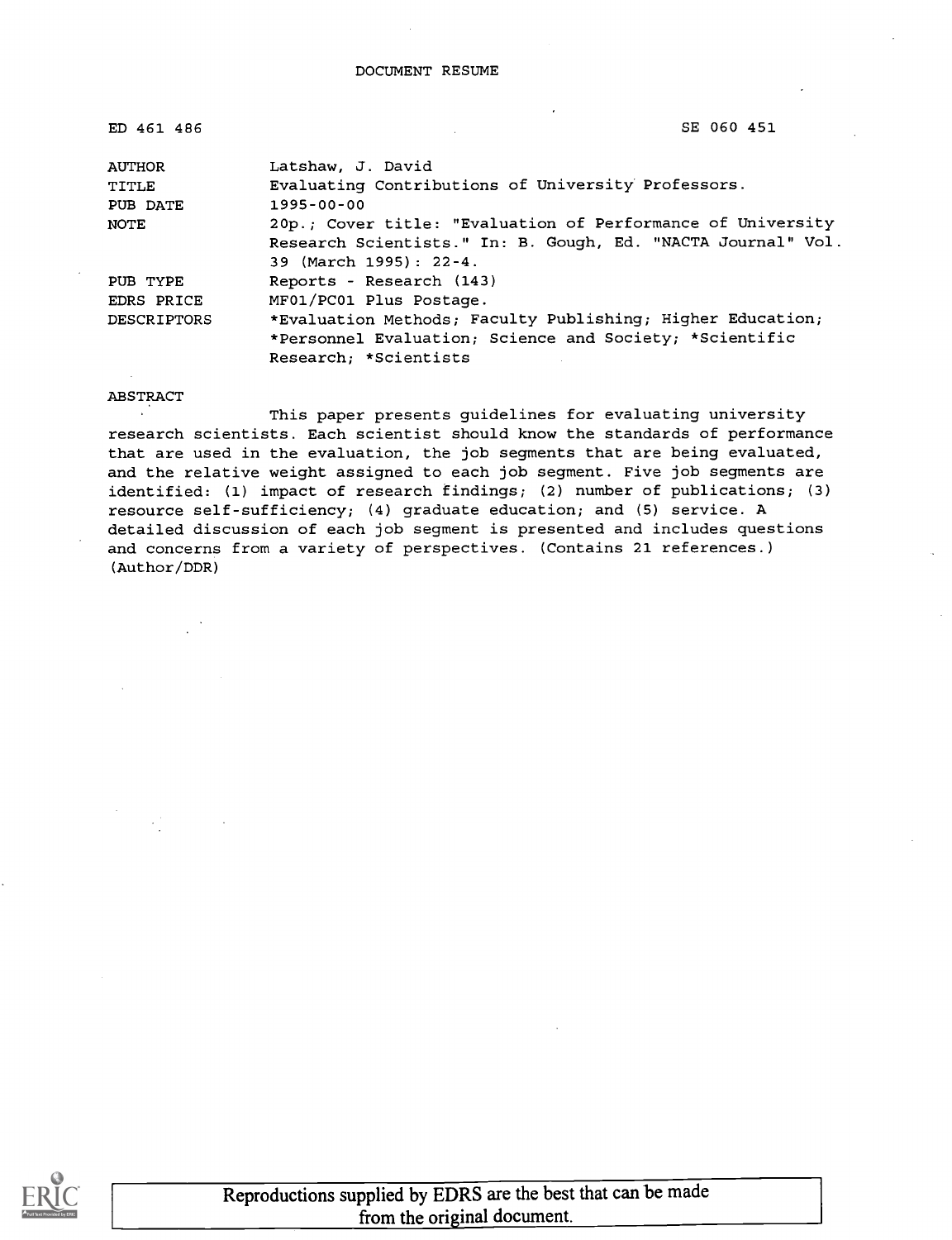i.  $\sim$   $\sim$   $\boldsymbol{n}$ 

TITLE: EVALUATION OF PERFORMANCE OF UNIVERSITY RESEARCH SCIENTISTS.

ADDRESS:

iQQi

AUTHOR: J. David Latshaw

Department of Poultry Science

The Ohio State University

674 West Lane Avenue

Columbus, OH 43210

PERMISSION TO REPRODUCE AND DISSEMINATE THIS MATERIAL HAS BEEN GRANTED BY

TO THE EDUCATIONAL RESOURCES<br>INFORMATION CENTER (ERIC)<br>1

U.S. DEPARTMENT OF EDUCATION<br>Office of Educational Research and Improvement<br>EDUCATIONAL RESOURCES INFORMATION CENTER (ERIC) This document has been reproduced as d from the person or organization originating it.

O Minor changes have been made to improve reproduction quality.

Points of view or opinions stated in this document do not necessarily represent official OERI position or policy.

BESTCOPY AVAILABLE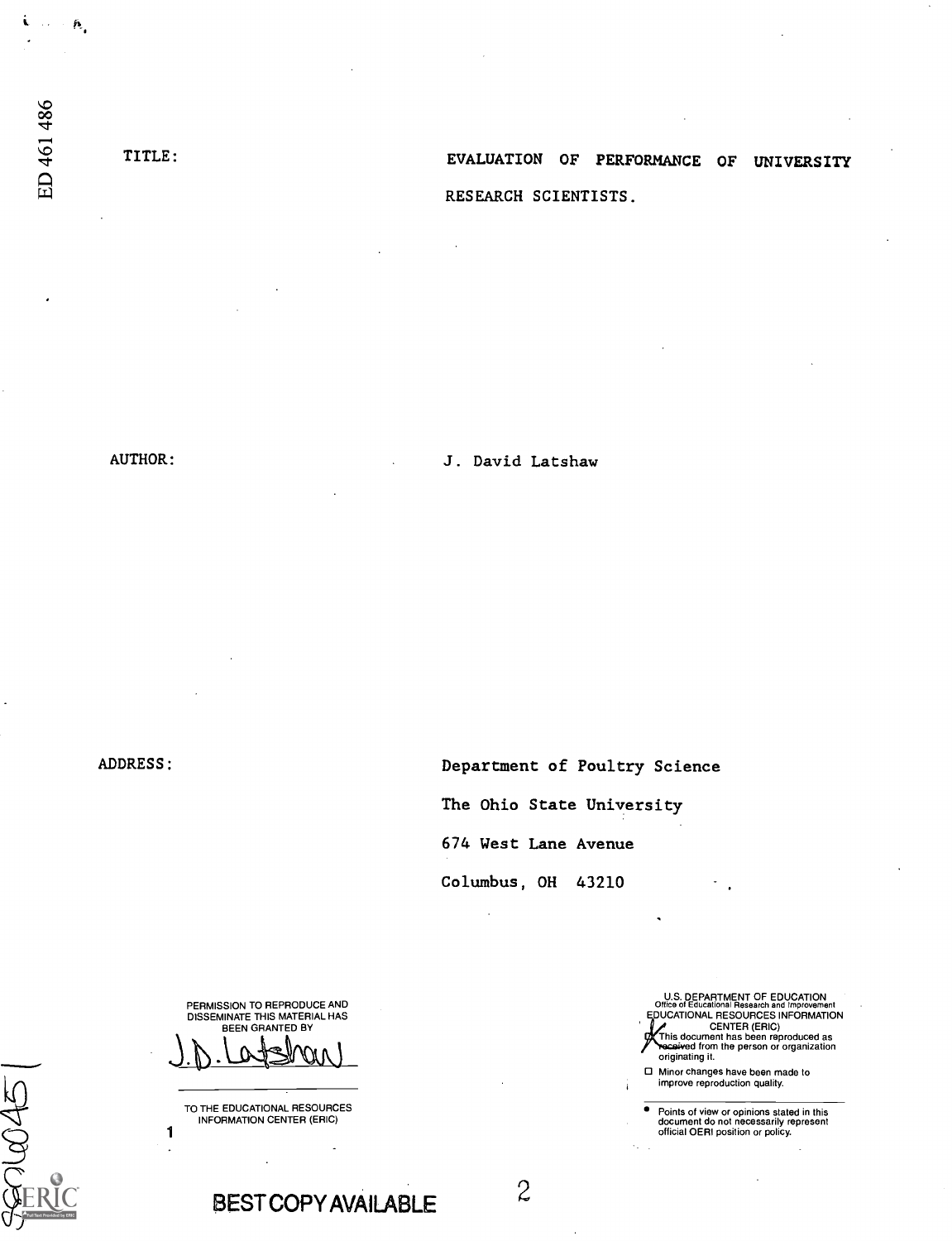EVALUATION OF PERFORMANCE FOR UNIVERSITY RESEARCH SCIENTISTS.

 $\overline{2}$ 

Research scientists go to great lengths to ensure that their work is objective. They design experiments to test hypotheses, put the variables or conditions into effect, and count, measure or collect samples to determine the outcome. The results are summarized, often subjected to statistical analysis and prepared for publication. A manuscript is usually internally reviewed and then submitted to a journal for external review.

During this process there are guides to keep researchers on the right path. We usually discuss our research with others while it is in the planning stage and get opinions about our ideas. The scientific method provides a framework for the conduct of the research, modified to meet the particular practices of our discipline. Journals usually have criterig that reviewers use to evaluate manuscripts that have been submitted. Though we may question the objectivity of the process whe<del>m  $\overline{\text{pur}}$  manuscript has been dissected by a reviewer, the whole</del> process is fairly well̃ understood by most of those involved, is straightforward and is usually fairly comprehensive and objective.

Evaluation of the performance by a research scientist should have many of the same characteristics. Each scientist should know the standards of performance which are being used. Eight characteristics of effective standards [1] have been summarized:

- I. They are based on the job and not the person(s) in the job.
- 2. They are achievable.
- 3. They are understood.
- 4. They are agreed on.
- 5. They are as specific and measurable as possible.

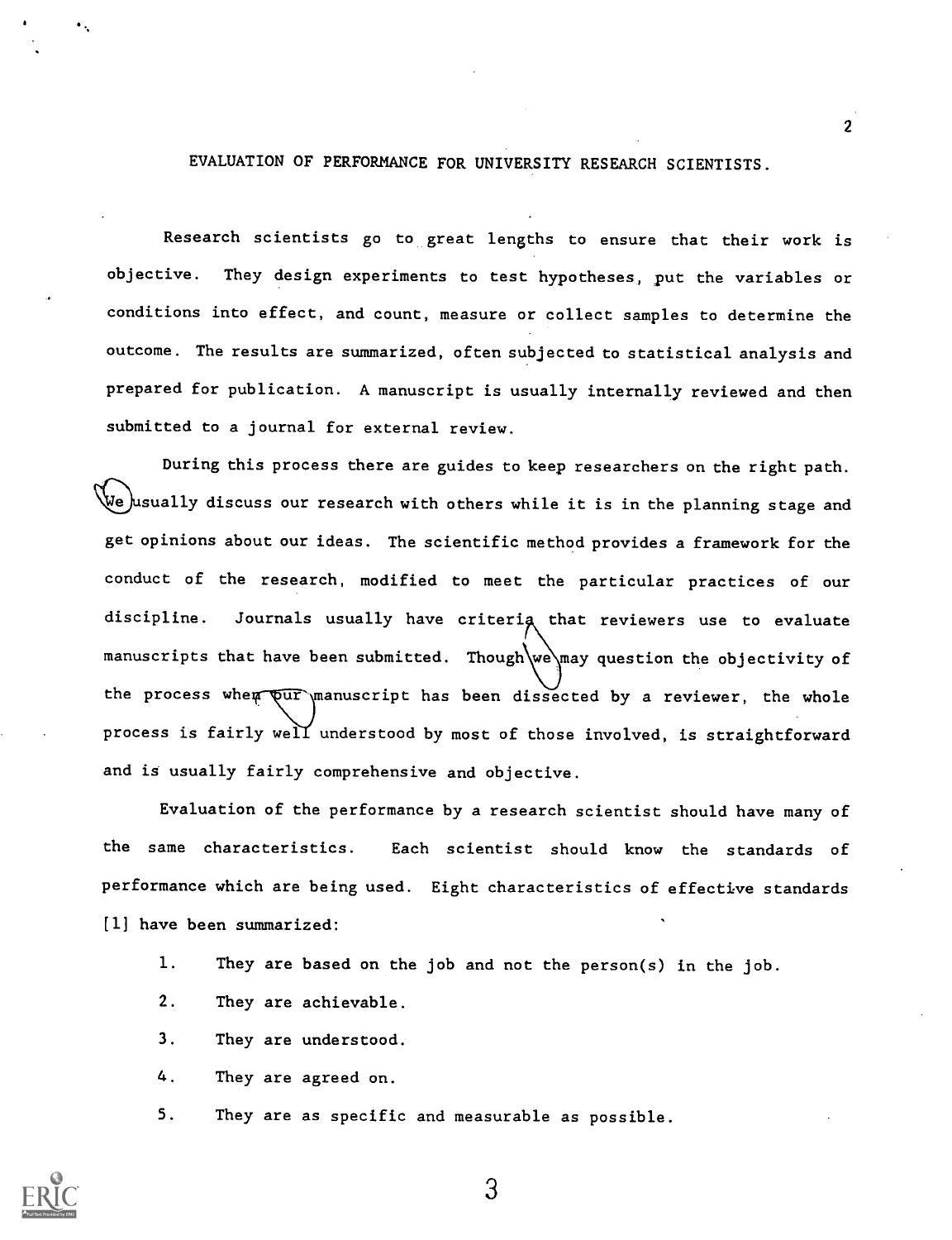6. They are time-oriented.

7. They are written.

8. They are subject to change.

The premise is that effective standards increase the performance of an individual. If the evaluator and scientist being evaluated jointly develop the standards, fewer problems occur. The evaluator and scientist will both understand the goals of the institutional unit and also the objectives of the scientist. Scientists can then devote all of their energy to accomplishing objectives rather than divert some energy to second-guessing what an evaluator really expects [2]. When openness and merit are cornerstones of evaluation, there should be no surprises and more positive emotions at the time of performance evaluation [3].

3

Standards of performance can be developed for scientists engaged in research activities at a university. Some scientists object to a detailed evaluation, lest  $\psi$ e pecome "bean counters". However, research scientists are by training and aptitude bean counters in their profession, because they evaluate and solve problems by counting and measuring. During evaluation of a scientist, beans are always being counted in assessing performance and distributing rewards. In this process, it is important that the evaluator distinguish between a lima bean and a soybean and that the scientist being evaluated knows what the criteria are.

Research scientists have two missions. One is to add value by solving problems. Applied research is aimed at removing obstacles that have an immediate economic impact. Basic research is focused on solving important scientific questions that may not have immediate or foreseeable economic significance.

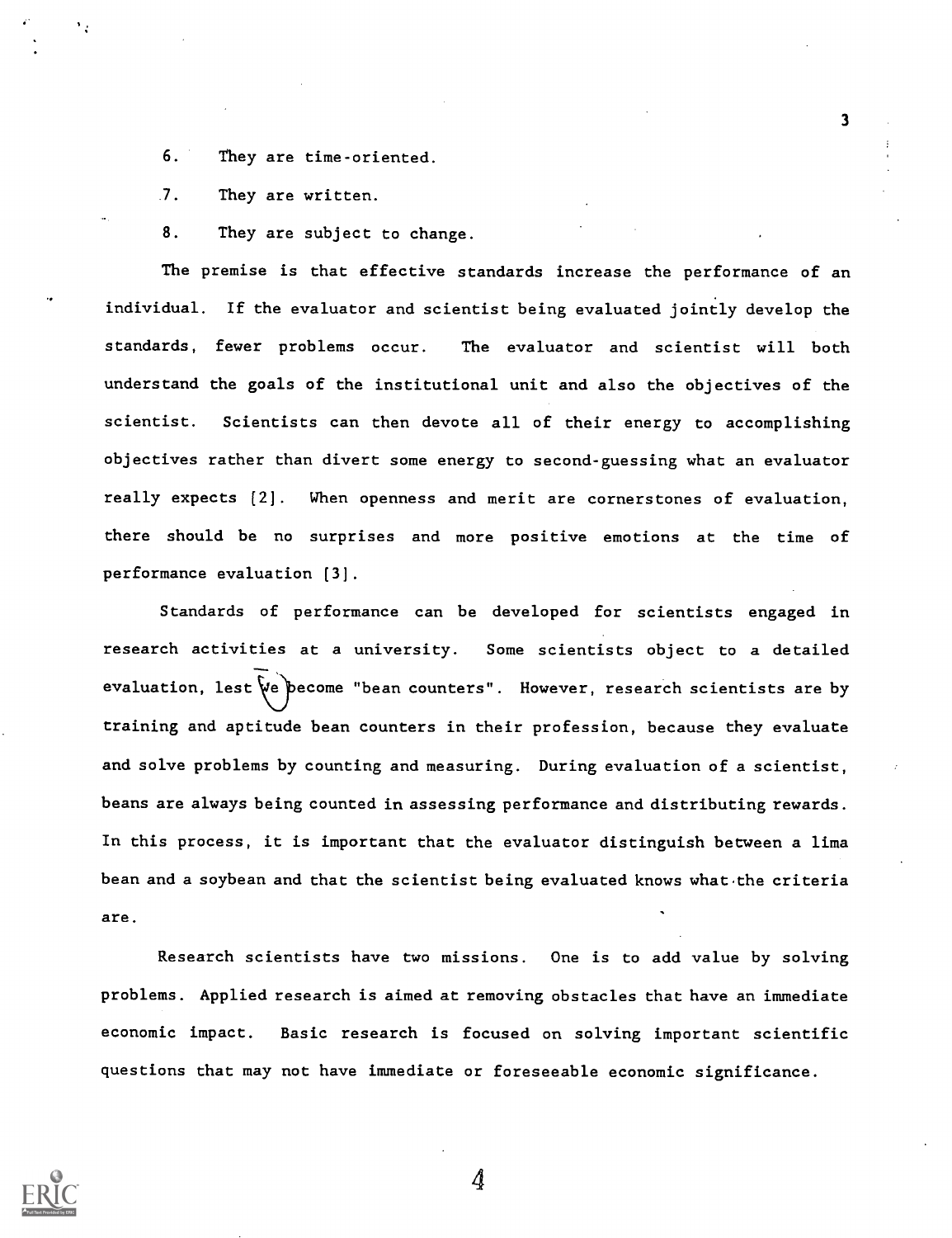A second mission of research scientists is to train future scientists. Graduate students must be guided in acquiring knowledge that is already known in a discipline. They must be coached in learning skills and procedures that will enable them to acquire new knowledge and make it available to others. Adviser assistance is usually needed in procuring their first position.

4

When estimating the value added by a researcher, it is important to distinguish between activities and results [4]. An analogy can be drawn from the exploration for oil. Efforts are made to maximize the possibility for locating a profitable source of oil. These include an examination of geologic characteristics, seismic exploration and an assessment of other wells in the area. When a promising site is located, a well is drilled and casing is put in place. All of these activities are an expense. A flow of oil large enough to pay expenses and yield a profit is the desired result. Too many unsuccessful attempts will bankrupt a company.

Research also has activities and results. Planning research, writing grant proposals, conducting experiments and preparing manuscripts are examples of activity. Being awarded a research grant or solving an important problem are examples of results. The value of the results must outweigh the cost of the activities for long term success.

Evaluations should be made by those with the qualifications and willingness to make judgements about the scientific contributions of an 'individual. Part of the evaluation can be based on quantity and part should be based on 'quality of production. Scientific discoveries from a laboratory are different from cars from an assembly line. Each car has approximately the same value, so it is important to produce as many similar cars as can be sold. In contrast, a

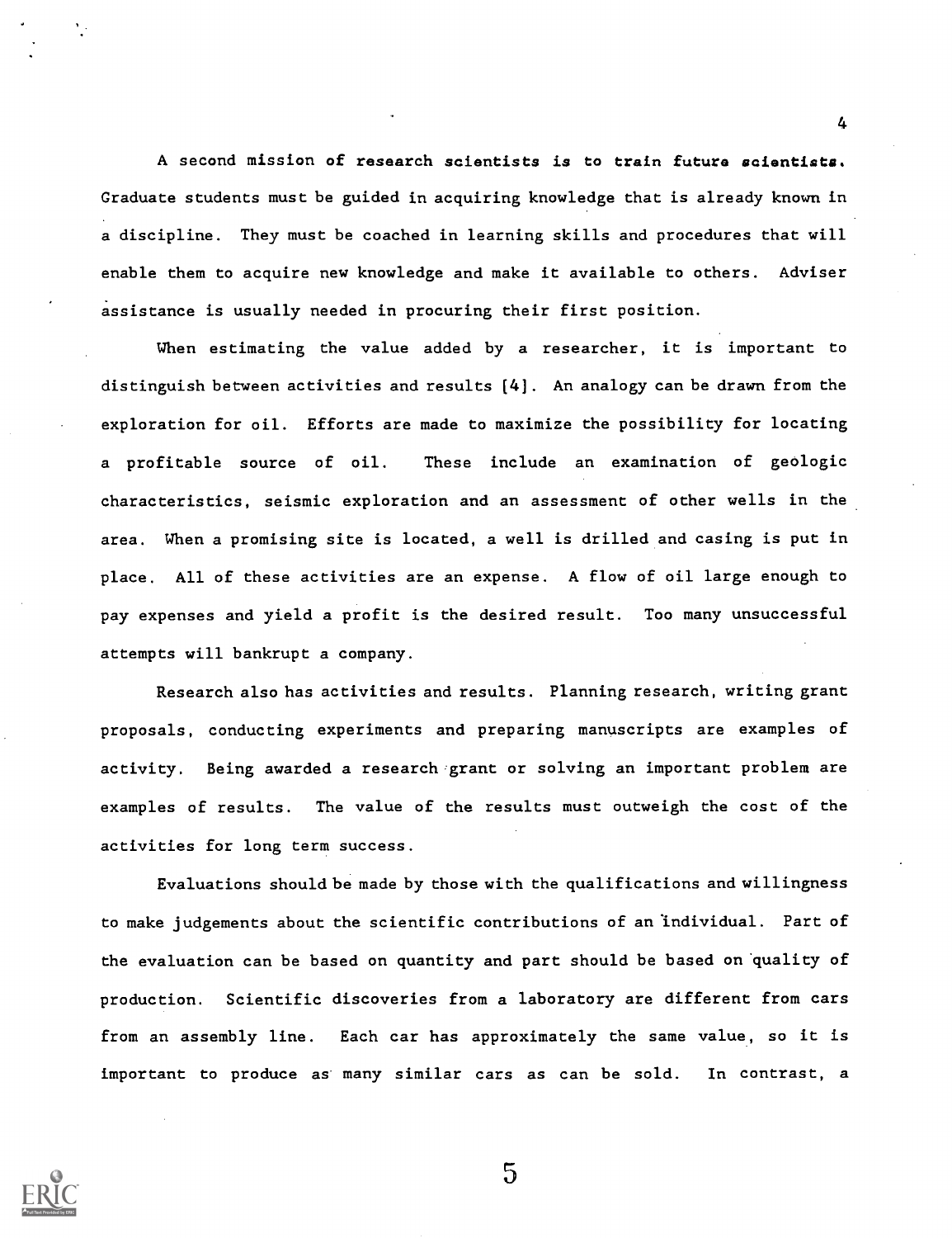scientist's lifetime contributions can be fairly accurately gauged by examining the 10 best publications.

5

Performance evaluation should be based on several criteria related to quantity and quality. For applying standards of performance, job segments can be identified [1] for research scientists. Such segments might be to:

- 1. Investigate and solve problems pertinent to your area of expertise.
- 2. Disseminate information gained from research through journals, books and magazines and by presentations at meetings.
- 3. Develop extramural sources of funding for research.
- 4. Recruit and develop graduate students.
- 5. Develop a service component by serving on appropriate committees and editorial boards.

# Impact of Research Findings

Assessing quality is much more difficult than assessing quantity. A model that might serve as a model to assess quality is described in a Taxonomy of Educational Objectives [5]. This model deals with recalling knowledge and developing intellectual capabilities. Six major categories of knowledge, comprehension, application, analysis, synthesis and evaluation are developed. The premise is that these categories exist in a hierarchy and that greater intellectual abilities are required to complete higher order'tasks. Higher order tasks are more difficult to complete, but successful completion of the higher order tasks adds more value.

Scientific contributions might also be considered in terms of hierarchical order. Some scientific discoveries add more value than others. One might visualize scientific discoveries as breaching a series of walls. A wall of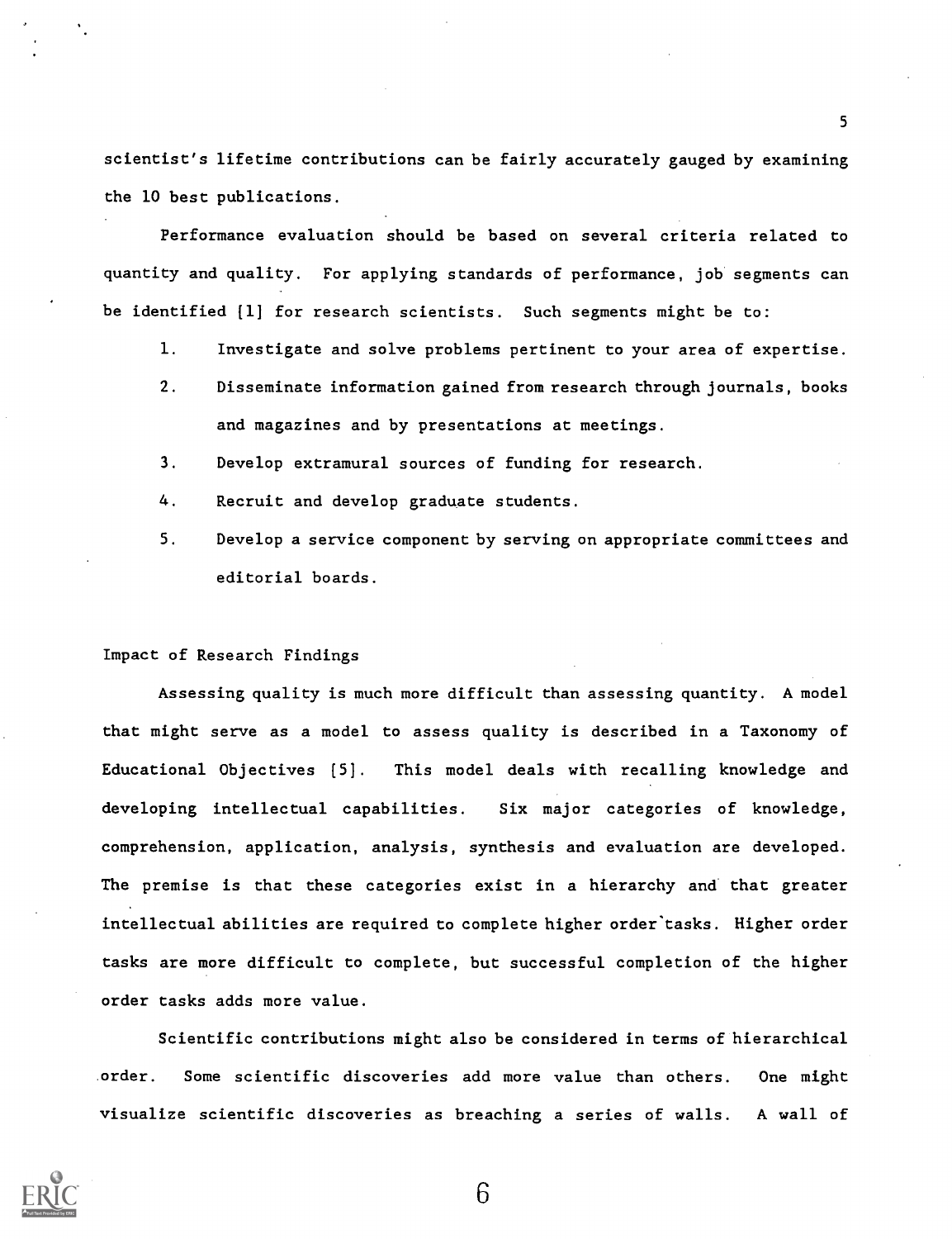ignorance separates the known from the unknown. Only a few individuals have the knowledge, technical ability and intuition to visualize what is beyond the wall. However, once the wall is breached, a larger number of individuals can participate. Some will rush through to explore the new territory that is now accessible, while others may dismantle the wall in order to build something new. Eventually a new wall will be encountered and the process repeated. Details of the genesis of one important discovery have been shared [6].

6

To develop the concept of hierarchical value, an example might be drawn from the study of vitamins. In 1900, scientists were not aware of an animal's need for nutrients called vitamins [7]. The need for sources of carbohydrate, protein, fat and some minerals was known. During the following years it became apparent that foods contained nutritional factors that were needed in very low concentrations to prevent or cure disease.

These initial discoveries breached a wall of ignorance about vitamins and opened the way for numerous other discoveries. Realizing that the discovery of the first vitamins suggested that there were more, scientists continued to search for and find vitamins over a period of approximately 50 years. Discovery of these later vitamins might be considered one order lower in the hierarchy than discovery of the original concept of vitamins. Accomplishments such as discovering the structure, the mode of action, and the nutritional requirement in the first species of animal might be assigned the' next lower order. Determining the requirement in the diet for other species of animals might be one order lower.

The value of each order in relation to others does not appear to be an arithmetic progression. Value added by each successive order might more accurately be described by a logarithmic progression. Research that determines

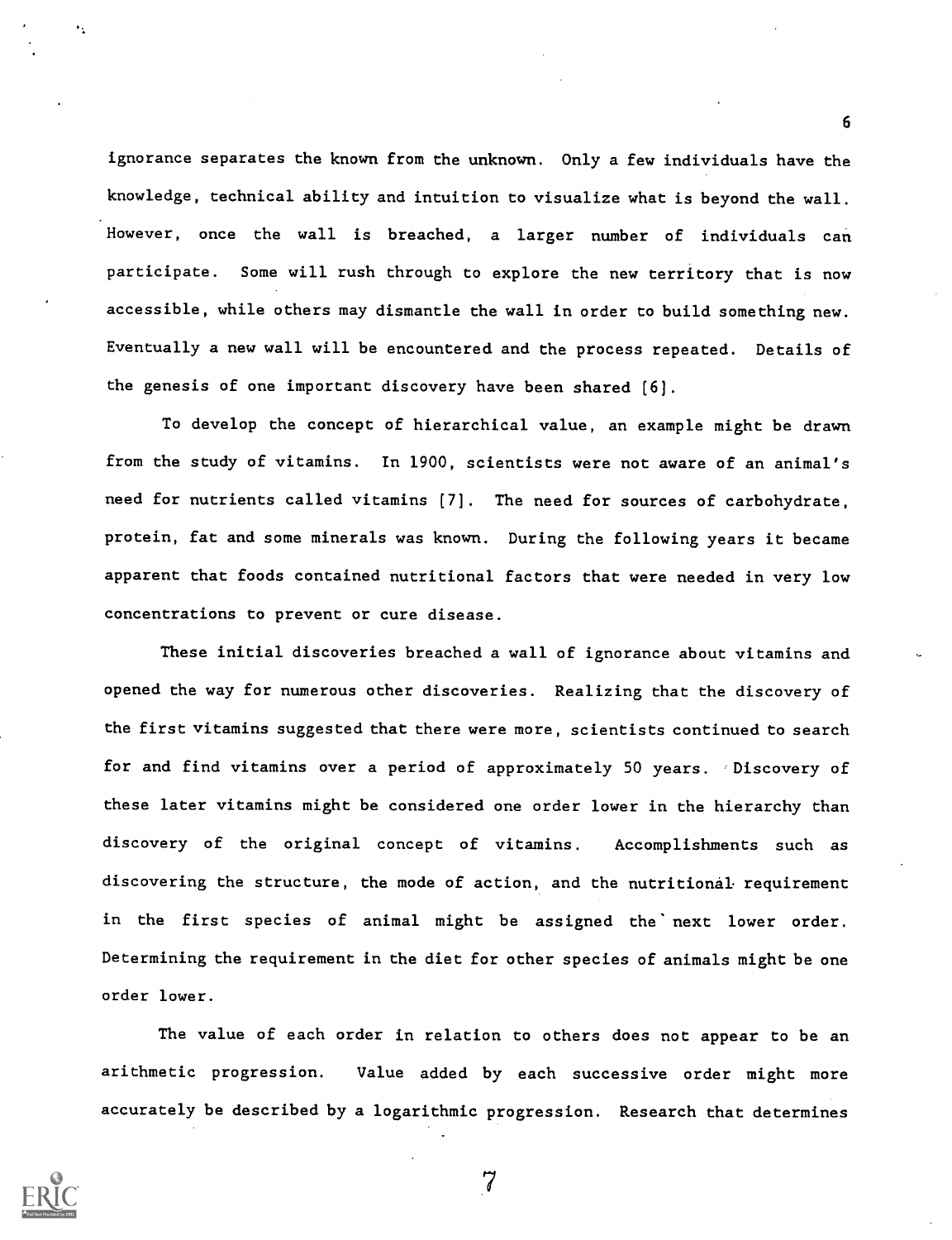the dietary nutrient requirements of an animal might be assigned a value of  $10^0$ . Discoveries in the ascending orders might be assigned values of  $10^1$ ,  $10^2$ , and  $10^3$ . Papers that detail discoveries at the top of the hierarchy add an immense amount of value to basic research.

 $\mathcal{T}$  and  $\mathcal{T}$ 

Paths to discoveries at the top of the hierarchy are varied. In some cases, researchers have stalked a scientific answer for decades, producing a long publication record. In other cases, the first-listed author had almost no publication record. The discoverers of insulin [8], structure of DNA [9], and polymerase chain reaction [10] fit into this category.

For evaluating the impact of research findings, there are now quantitative aids. One way is to count how often an author's research has been cited during the past few years [11]. This method, which is a summary of short-term interests of scientists, would probably not have evaluated the importance of "jumping genes"  $[12]$ . The count could be based on citation rate by other scientists only, or on citation rate by other scientists plus citation by an author of his/her own research. The author of a well-accepted method or review article generally fares well using this method of evaluating impact.

Another quantitative aid for evaluating impact of research is to assign an impact factor to journals [13]. If research is published in a journal with a high impact factor, the research may be regarded as of better quality than research published in a journal with a low impact factor. While there is validity to this approach, it is important to avoid the stereotype that all research published in journals with high impact factors has a high impact and that all research published in journals with a low impact factor will have a low impact.

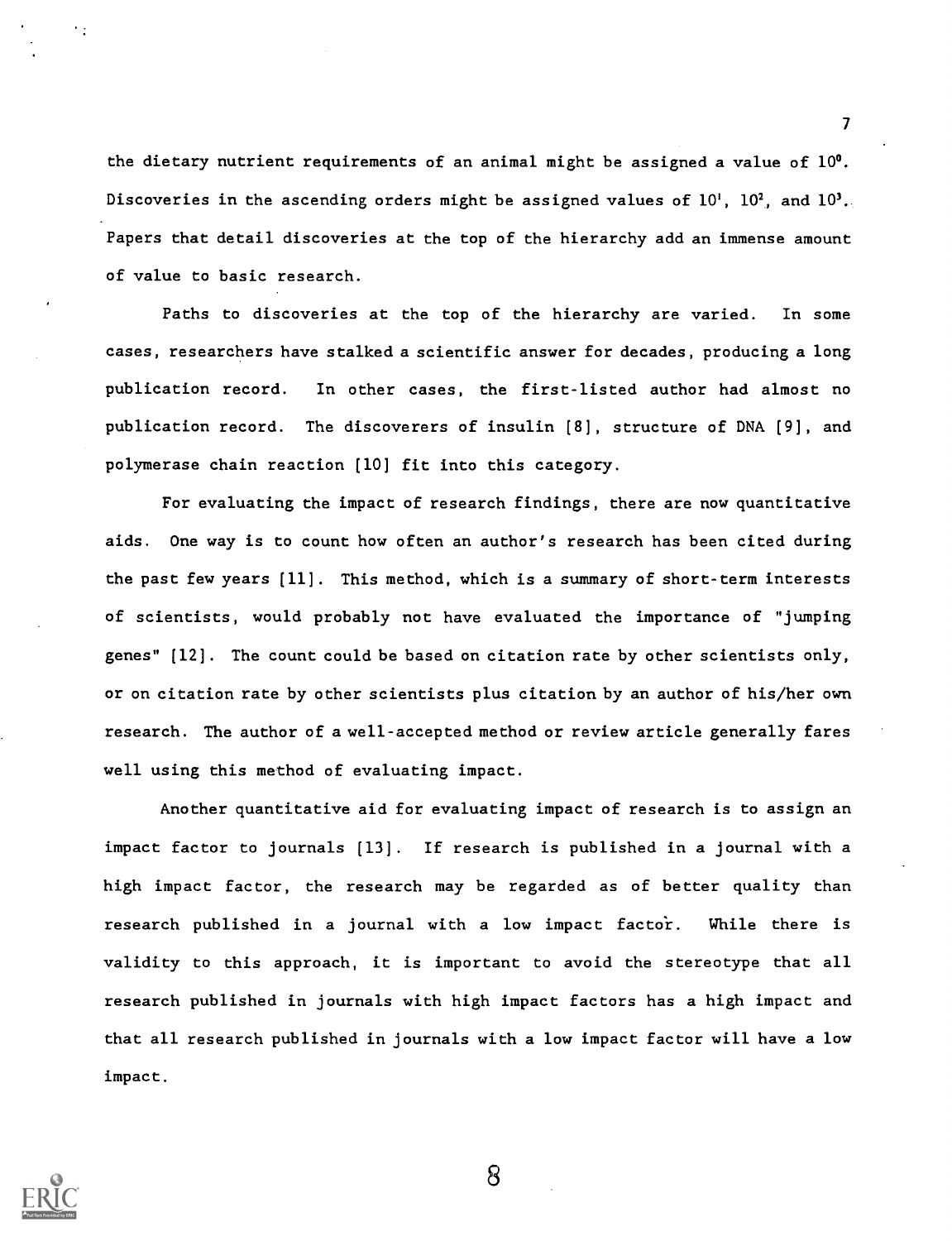Some questions that need to be answered about the impact of research findings are: Where does the research of the scientist appear to fit in the hierarchy of that particular area of expertise? If the problem is solved, how much value will be added to the economy or to the knowledge of basic science? What is the rate of progress on solving the problem? Sometimes a well-designed and promising plan of attack on a problem yields little useful information. Such an outcome would be evaluated considerably less favorably than an outcome that adds a large amount of value. An element of risk enters at this point. Should a scientist attempt research with low risk and low return or should research be attempted that has the possibility of high risk and high return? The results, and not the activities, should be evaluated.

8

# Number of Publications

Authorship of scientific publications is usually the main standard to estimate quantity of research. If this is done, the relative value of different types of publications should be stated. For certification purposes, the relative value assigned to different types of publications [14] is as follows:

| Research/review paper in peer-reviewed journal |       |  |
|------------------------------------------------|-------|--|
| Commercial books (>96 pages)                   |       |  |
| Book chapters                                  | . . 8 |  |
| Abstracts/posters at meetings or conferences   | 4     |  |
| Case report                                    |       |  |

The relative value of publications could be different for each administrative unit but should be uniformly applied to all researchers. The number of

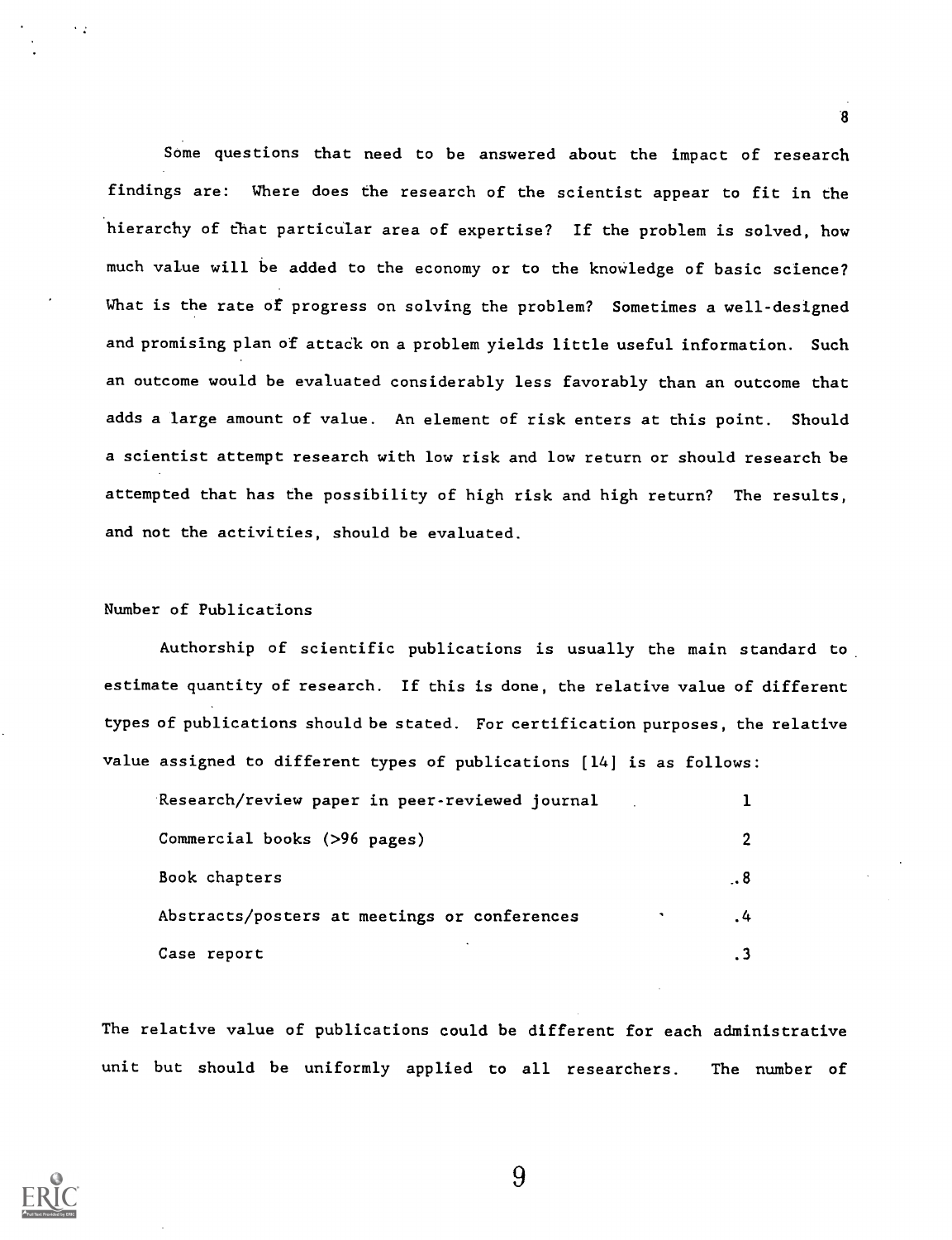publications of each type can be multiplied by relative value to determine publication units(PU), which can then be added.

9

Concerns have been expressed about the importance that is sometimes attached to numbers of publications. Reviews of an individual for promotion and tenure, for a grant proposal, or for recognition are often greatly influenced by the quantity of the publication record, rather than by the quality. A desire to expand the publication list leads to questionable practices. One has been a significant increase in number of authors per journal article [15]. This may occur because present research problems are more complicated and require more areas of expertise and/or because authorship is unjustified. A second problem is wasteful publication. Results of a study may be subdivided into several publications rather than presented in one more extensive article, or the same study may be presented in different journals by different authors [16]. In addition, approximately half of published papers were not cited in the five years after publication [17]. Each time the peer-review and publishing process is engaged, costs are incurred in time and money.

Some institutions have taken steps to decrease the importance of quantity and increase the importance of quality during the process of evaluation. A suggestion was to limit publications to the three best articles in a year, with no more than 10 for a five-year period (18]. The National Science Foundation permits only five publications listed for a grant application [17]. This limitation directs attention to the quality of research.

For someone outside the researcher's administrative unit, opinions about a scientist's research may be based only on counting publications. Results of different ways of counting have been presented [19]. However, within an administrative unit, an annual evaluation of a research scientist should be more

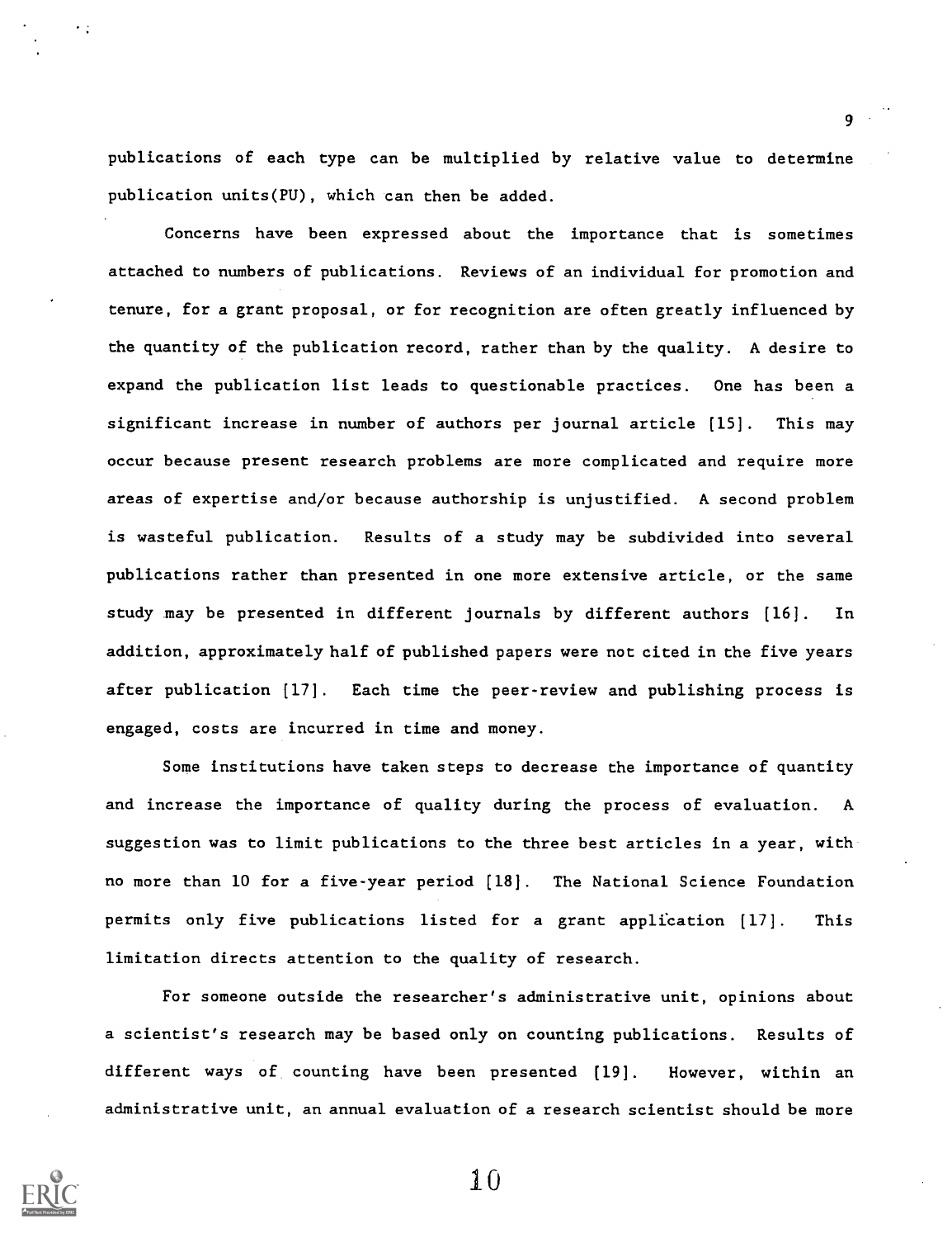detailed. The acceptance of a peer-reviewed paper is based upon its content, not upon the number of authors contributing. Evidence of this fact is that many journals have instituted a review process that includes removal of the names of authors and their affiliation. The number of authors has no influence on the acceptance or rejection of the manuscript. It is the contribution of the manuscript that is judged. Therefore, the manuscript becomes the PU, and the authors should be credited a fraction based on their contribution. The total number of PUs in an administrative unit should be the same if summed from types of publications or from contributions of individual scientists.

Another benefit results from assigning scientists a fractional value of a publication. Most university research scientists have responsibilities for more than one type of scholarship [20]. Teaching has not experienced the inflation in number of teachers per course that \_research has experienced in number of authors per paper. Therefore, using deflated numbers for both teaching and research permits a fair evaluation of a faculty member's contributions.

It is possible to compare the capabilities required for various types of evaluation. Suppose that a list of 100 scientific publications, together with authors, was compiled from a department. The most simple type of evaluation would be to search for an author's name and count one additional number each time that author's name is located. Most children who have completed the second grade are capable of such evaluation.

If someone was to assign a fractional value to each publication or author of a publication, additional skills would be needed to complete the evaluation. Children with mathematics competency of sixth or seventh grade would be needed to add the fractions.



11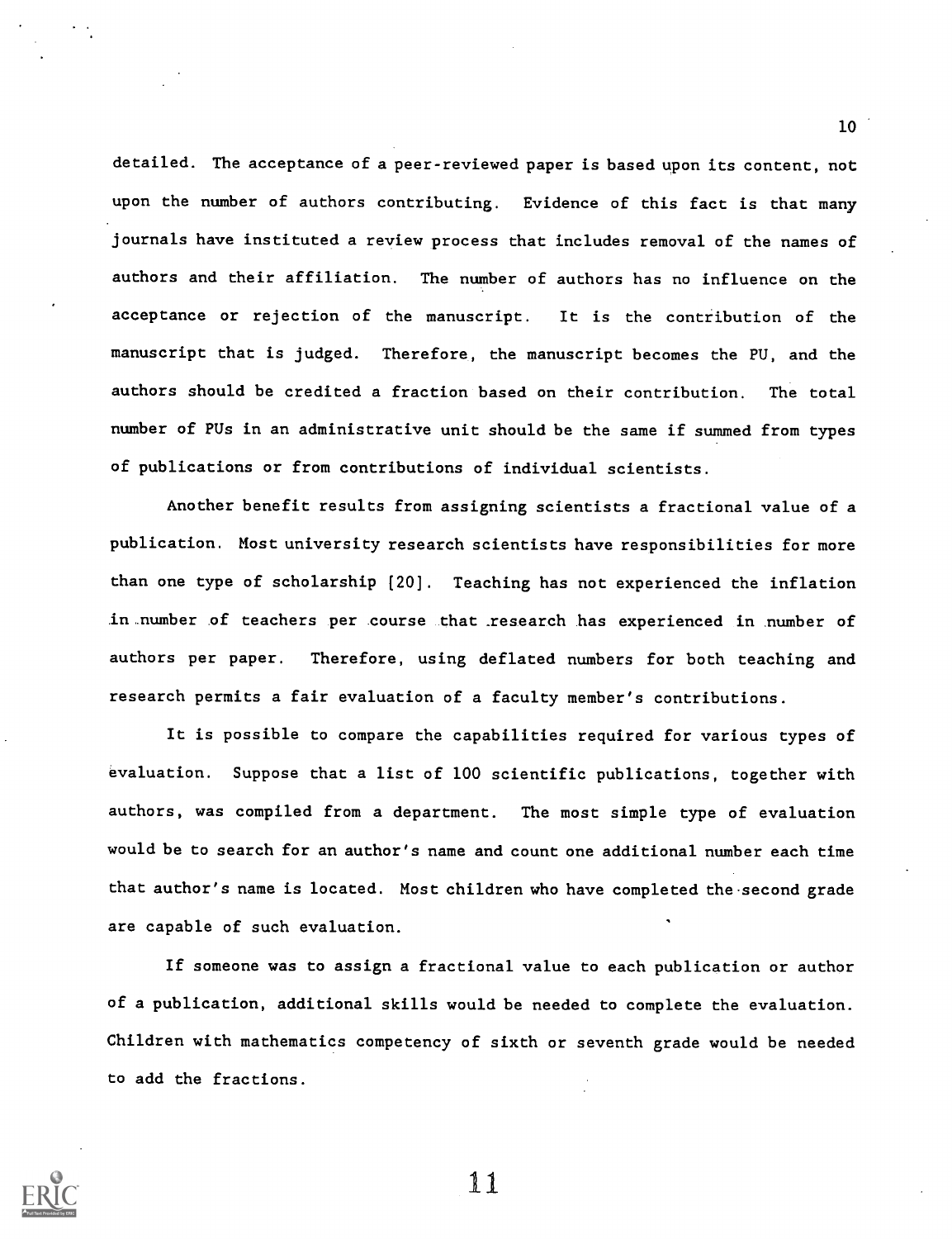If the evaluator should be able to read and comprehend the information in the publications, additional capabilities are needed. Upperclassmen studying toward a Bachelor's degree could generally complete such an evaluation.

If the evaluator is expected to understand information in a publication and make a judgment about the value added by the information, a higher level of capabilities is required. Some, but not all, scientists with a Ph.D. are capable of such evaluation at the time they receive the degree. It is appropriate that higher order thinking be applied for a significant portion of the evaluation. Scientists, like others, tend to live up to, or down to, expectations.

## Resource Self-sufficiency

Research is expensive. Minimum costs include the salary and fringe benefits of the scientist, and they should be evaluated on the basis of quantity and quality of contribution. Almost certainly there will be additional personnel costs for secretarial and technical assistance. Properly equipping a laboratory for some types of research is a major expense. Ongoing research consumes supplies and services which may be very expensive.

Money for research activities may come from intramural or extramural sources [21]. Intramural funds, mostly from tax sources, are received by the institution and distributed to support research. They typically.support the barest essentials of a research program. Some research scientists are able to solve problems and add to knowledge with only a meager budget, while other scientists require a much larger budget. Those who require additional funds to conduct research usually must acquire them from extramural funds. Competitive grants from government agencies supply most of this money, but lesser amounts are received from business and industry and other private sources.



12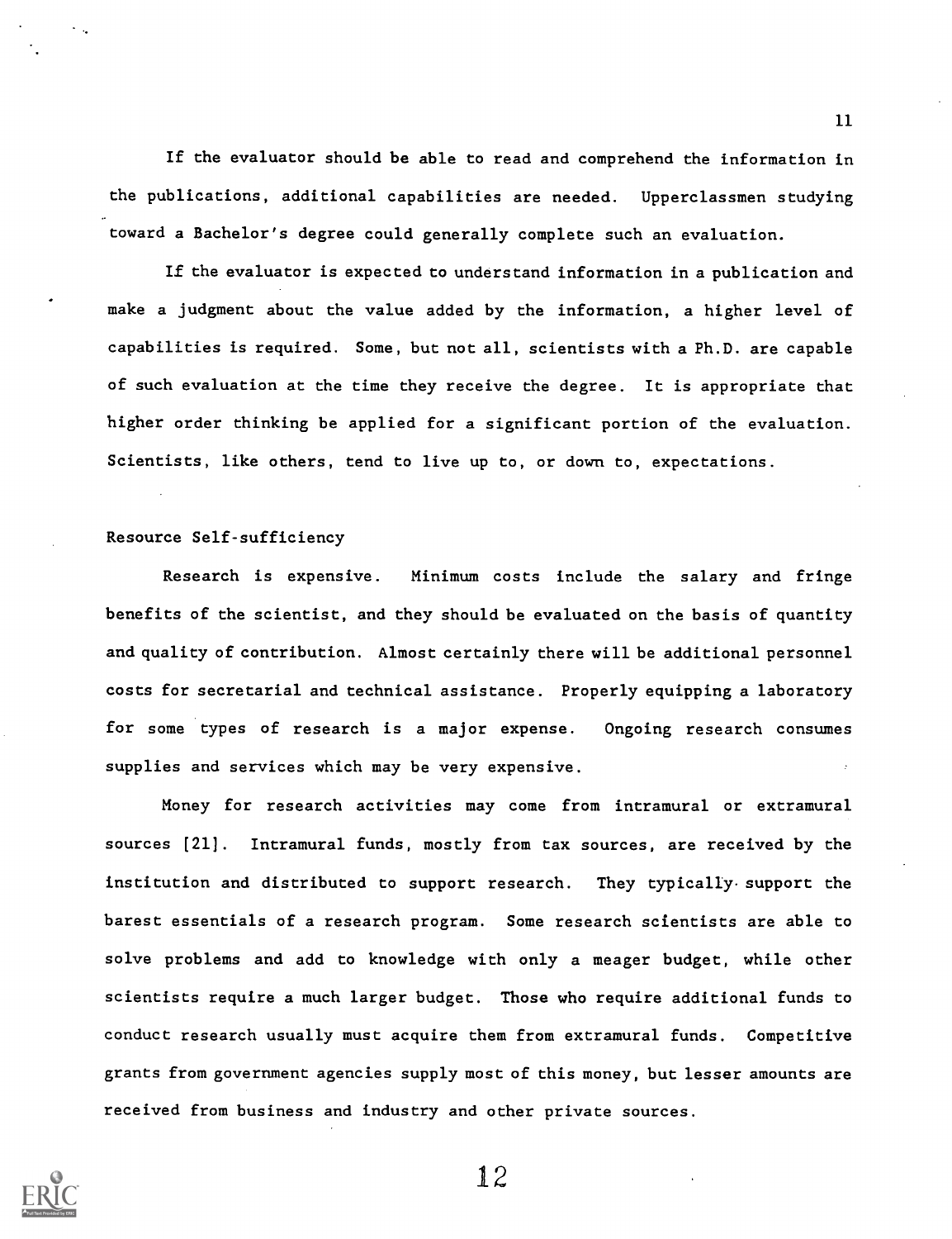The ideal situation for an institution is to be affiliated with a productive scientist who costs the institution nothing financially. To determine the costs incurred by each scientist, a system of record keeping is required. Costs of personnel, equipment and supplies must be determined. The ability of a scientist to offset these costs with extramural funds can be determined. In this manner a scientist would be compared to his peers for efficiency of using research funds.

The research scientist then has choices. Spending more time to attract extramural funds may detract from excelling in other job segments. Building a larger research program will cost more than building a smaller one. The research scientist must make choices about the combination of effort and money that will result in a most advantageous evaluation. For the evaluator and scientist, this part of .the evaluation adds the dimension of accountability for the use of financial resources.

# Graduate Education

Developing the next generation of scientists is also a mission of research scientists that should be evaluated on the basis of quantity and quality of contribution. The adviser is important in guiding a student through the transition from an undergraduate student to an advanced degree holder. Many undergraduates are passive consumers of information. As' they develop, they become producers of information. The adviser needs to provide individual attention so that the student can succeed in his/her academic program, can contribute to projects within the academic unit, and can learn the process of solving problems.



13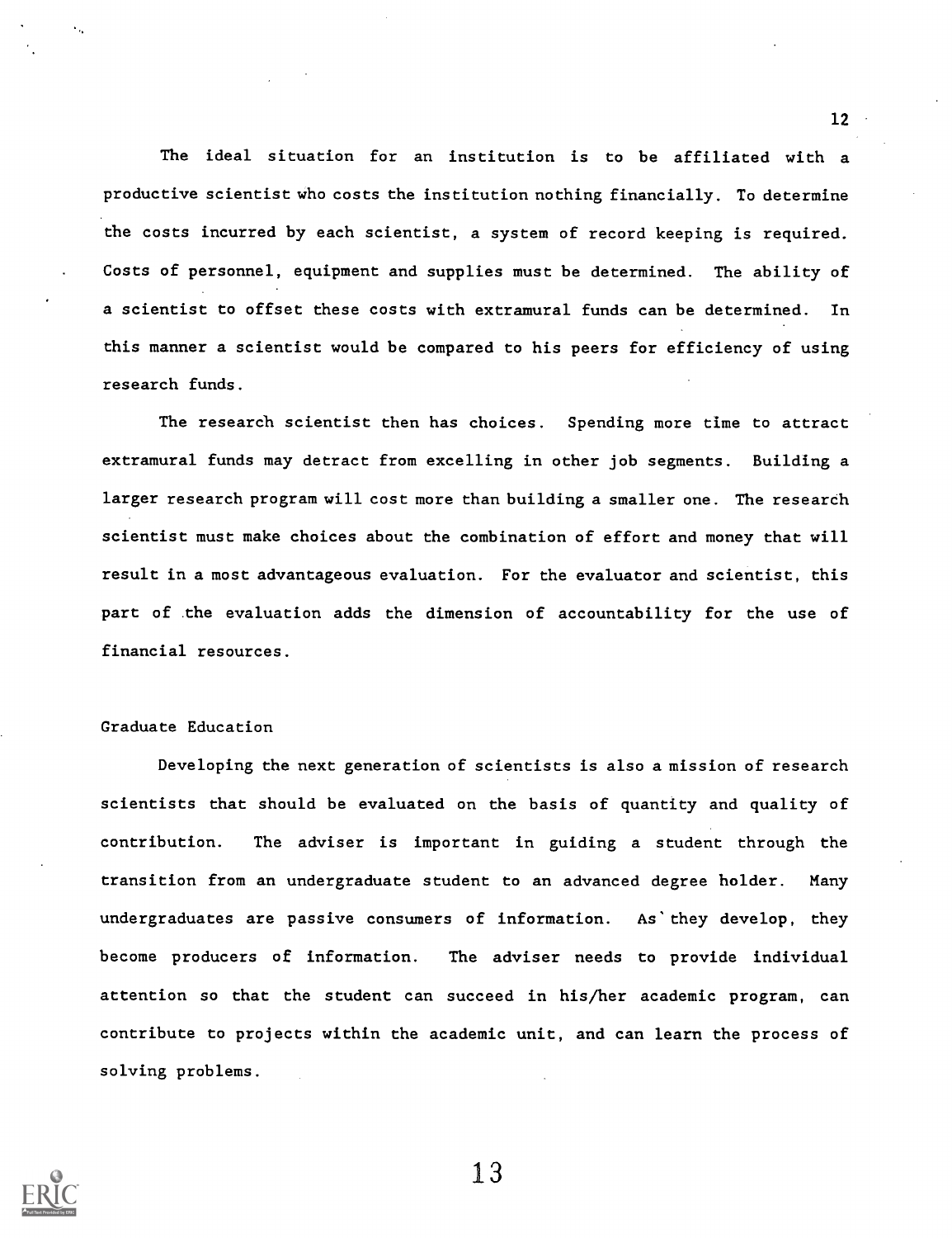The ability to recruit well-qualified students is an important attribute of a scientist. A student with a good academic background, good intellectual abilities and good people skills can quickly make contributions within the academic unit. Students with deficiencies in one or more of these areas take longer to develop to the point where they are net contributors to the system. More adviser effort is required to assist the progress.

13

Another characteristic of a good adviser is the ability and willingness to develop the talent a student has. Students should not be accepted for graduate study if they do not appear capable of completing a degree. However, once accepted, the student should receive appropriate advice and encouragement that will enhance the probability of successfully completing a degree. Students may take slightly different routes and different lengths of time to complete the degree, but they should all meet appropriate minimum standards. Although an adviser should be an advocate for the student, if it becomes evident that a student cannot meet the requirements of the degree, then the adviser should act to bring about an amiable conclusion to the partnership.

The adviser can also be judged on the success of former students. If quality students enter a quality graduate program, receive quality advising, and enter a job market that has a scarcity of people, chances for career success are very high. If one or more of those conditions is less than optimal; chances for career success decrease. The adviser can have an important influence during the period of graduate study and in the assistance to acquire a first position. Some of the success of former students should rightfully be attributed to the adviser.

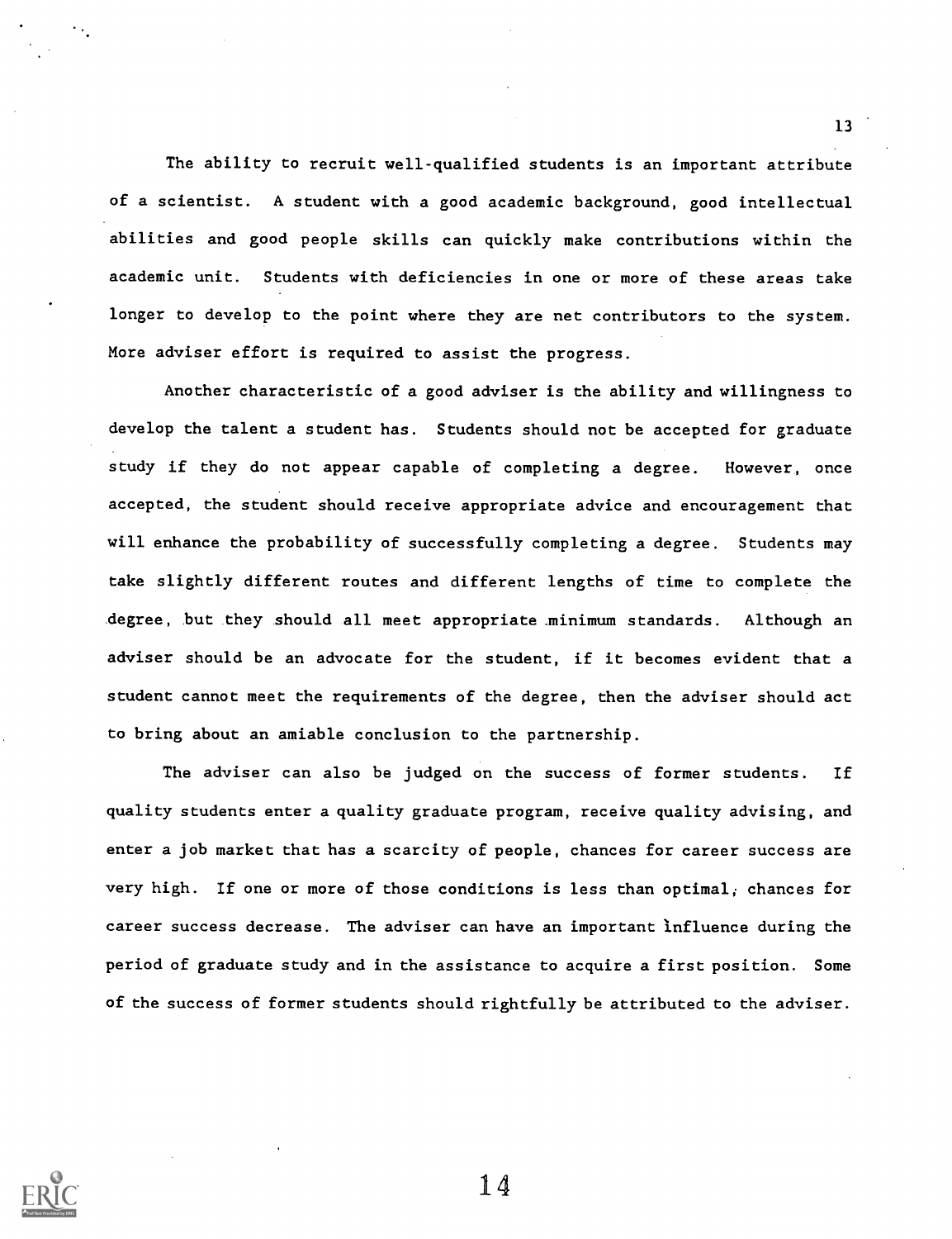#### Service

A small but specified portion of the evaluation should be based on service activities. There are small jobs that need to be done in organizations that may benefit others more than the one who completes the job. If these jobs are evenly distributed, then no one is burdened. If some fail to do their fair share, others may accept more than their fair share in order to accomplish what is needed.

The research scientist should be informed of the relative value attributed to various service activities. How does the importance of chairing the Graduate Studies Committee in the unit compare to serving as a reviewer for a journal? What about responsibility for organizing sessions at national meetings or specialized conferences? Should one serve as a section editor or editor of a journal? How important is it to become an officer of a national or international organization?

Service activities that require more time and have more responsibility require more planning. If the scientist has the desire, does the evaluator encourage such a commitment? If so, years of development and participation are usually needed before achieving such an end.

Just as in the other areas of evaluation, an individual's service performance may range from outstanding to poor. Standards for service should have dimensions for quality and quantity.

## Defining Expectations

Differences of opinion exist, and are often strongly defended, about job segments to be evaluated, standards of performance to be used in evaluating each segment, and relative weight assigned to each segment. The basis for these



15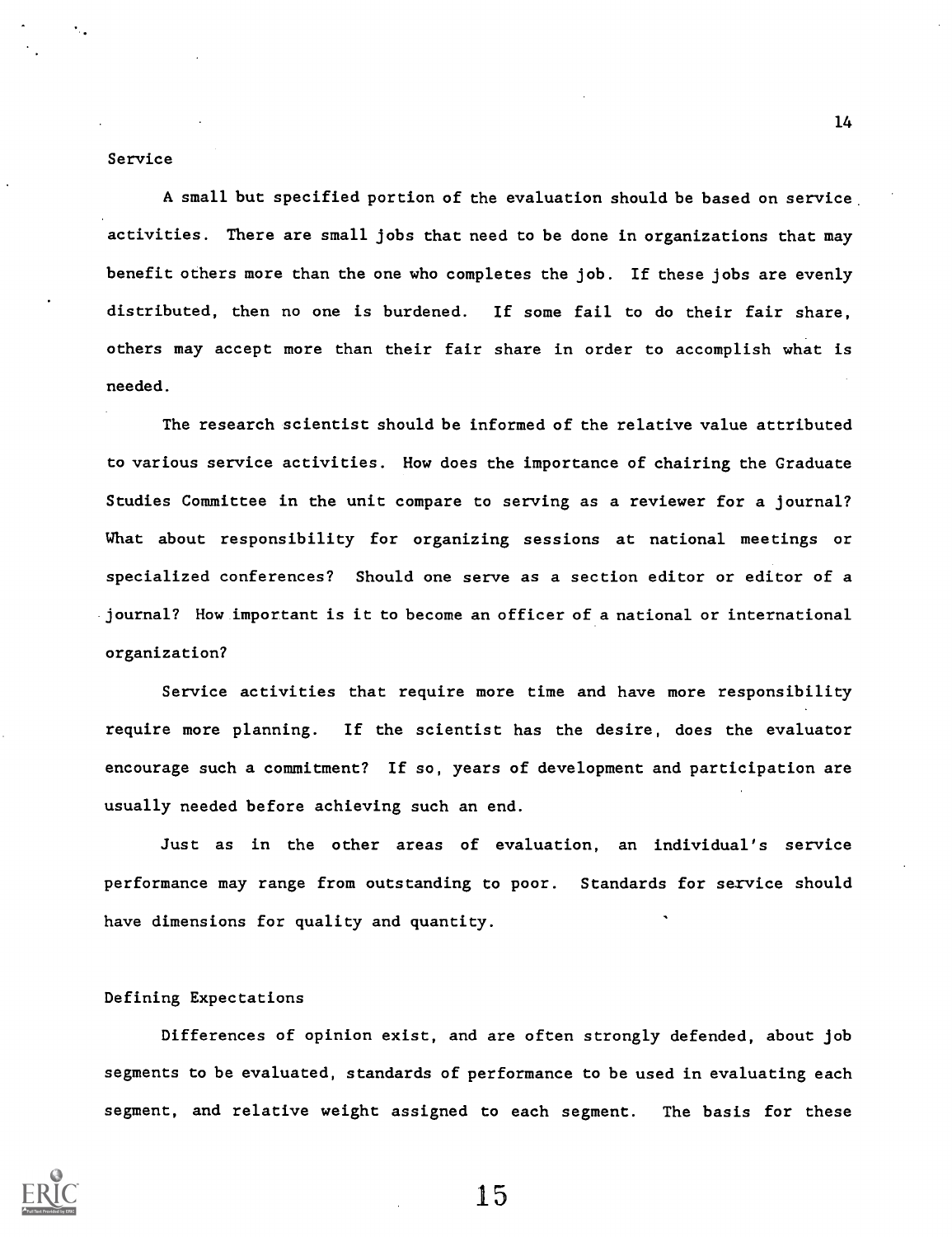decisions should be the mission of the administrative unit. Some difference will probably exist among individuals in relative weight assigned to each segment; however, the fractional contribution by each individual should add up to the desired effect for the total unit. For evaluators who are more authoritarian, these decisions will be made by the evaluator. For evaluators who are more democratic, these decisions can be made after discussions with the whole group of scientists and then with individuals. Because the objective of evaluation is to improve job performance, the above information should be clear to all who are being evaluated.

The evaluation suggested requires time and effort. For the evaluator, a guide might be as follows: calculate the average salary of those of similar academic rank in the unit; express your salary as a percentage of that average .salary; subtract 100 to find the percentage of time to be devoted to evaluation. While this amount of time may appear excessive, it can be productive use of time. Spending an appropriate amount of time and effort collecting information for evaluation of scientists will probably result in a more productive unit that can solve problems more efficiently and train future scientists better.

#### SUMMARY

Guidelines for evaluating university research scientists are described. Each scientist should know the standards of performance that are used in evaluation, the job segments that are being evaluated, and the relative weight assigned to each job segment. Five job segments have been identified.



16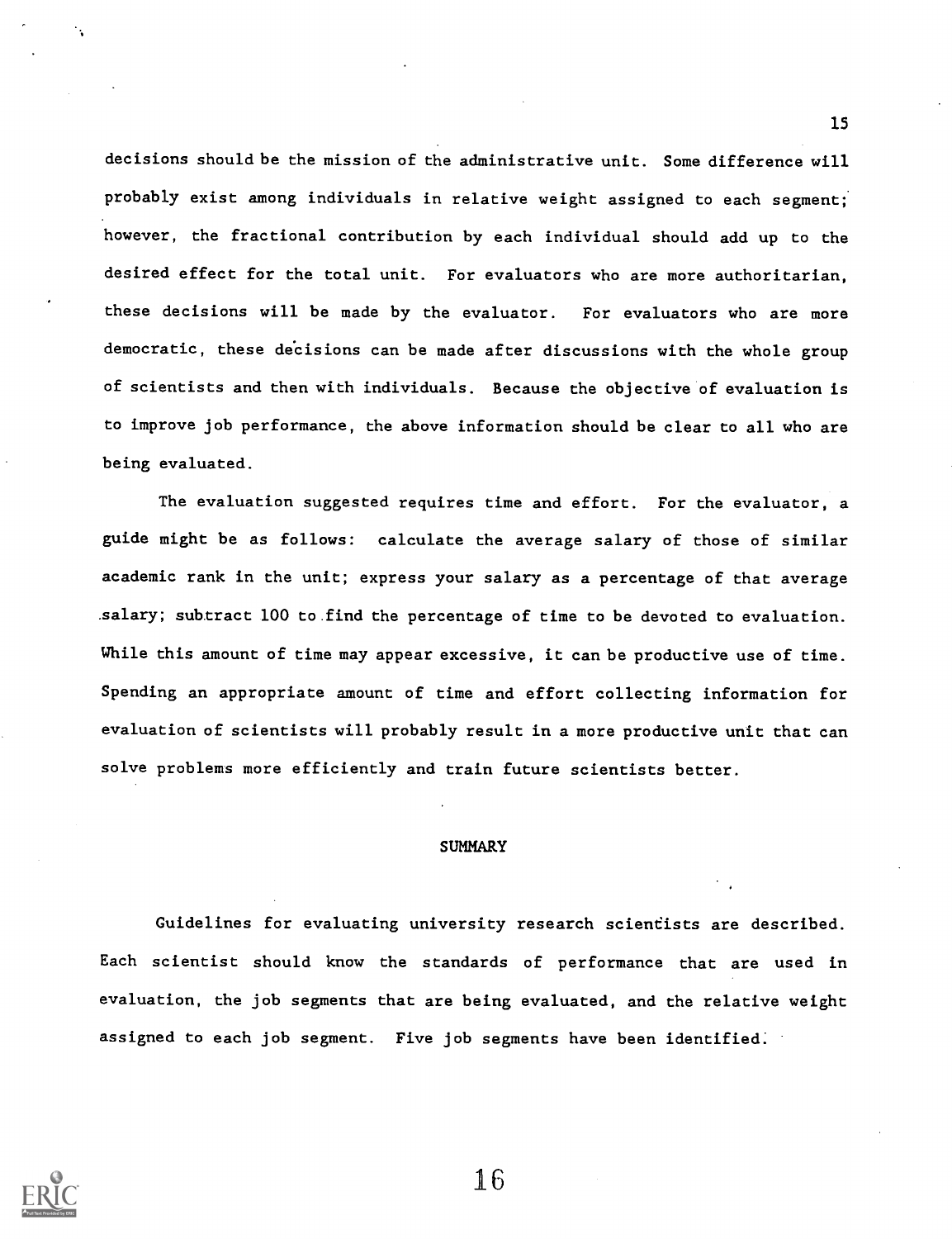# 1. Impact of research findings

Å.

Research efforts will produce varying amounts of impact. In most disciplines, a hierarchy of impact can be constructed. Findings that are closer to the top of the hierarchy have substantially more impact than findings at the bottom. Important discoveries in the basic sciences generally uncover new areas for research. Important discoveries in applied research usually solve problems that have a large economic impact. Evaluation of this component is based on prior discoveries and on the likelihood of significant discoveries from ongoing research.

If rate of citation or impact factor of a journal is used to establish impact of research, details of the procedure should be specified.

## 2. Number of Publications

A prescribed value is attached to each class of publication. If a referred journal article is assigned a publication unit of 1, then books could be assigned a value of 2, book chapters .6, abstracts/posters at meetings .4 and case reports .3. Each contributing author is then assigned a fraction of the publication unit based on proportion of contribution.

# 3. Resource self-sufficiency

Research is expensive and money should be used efficiently. To encourage efficiency, the money that an institution uses to support a research scientist can be compared to the money that a research scientist is able to obtain from extramural funds. The salaries of the scientist and supporting personnel are costs. The cost of supplies, equipment, and

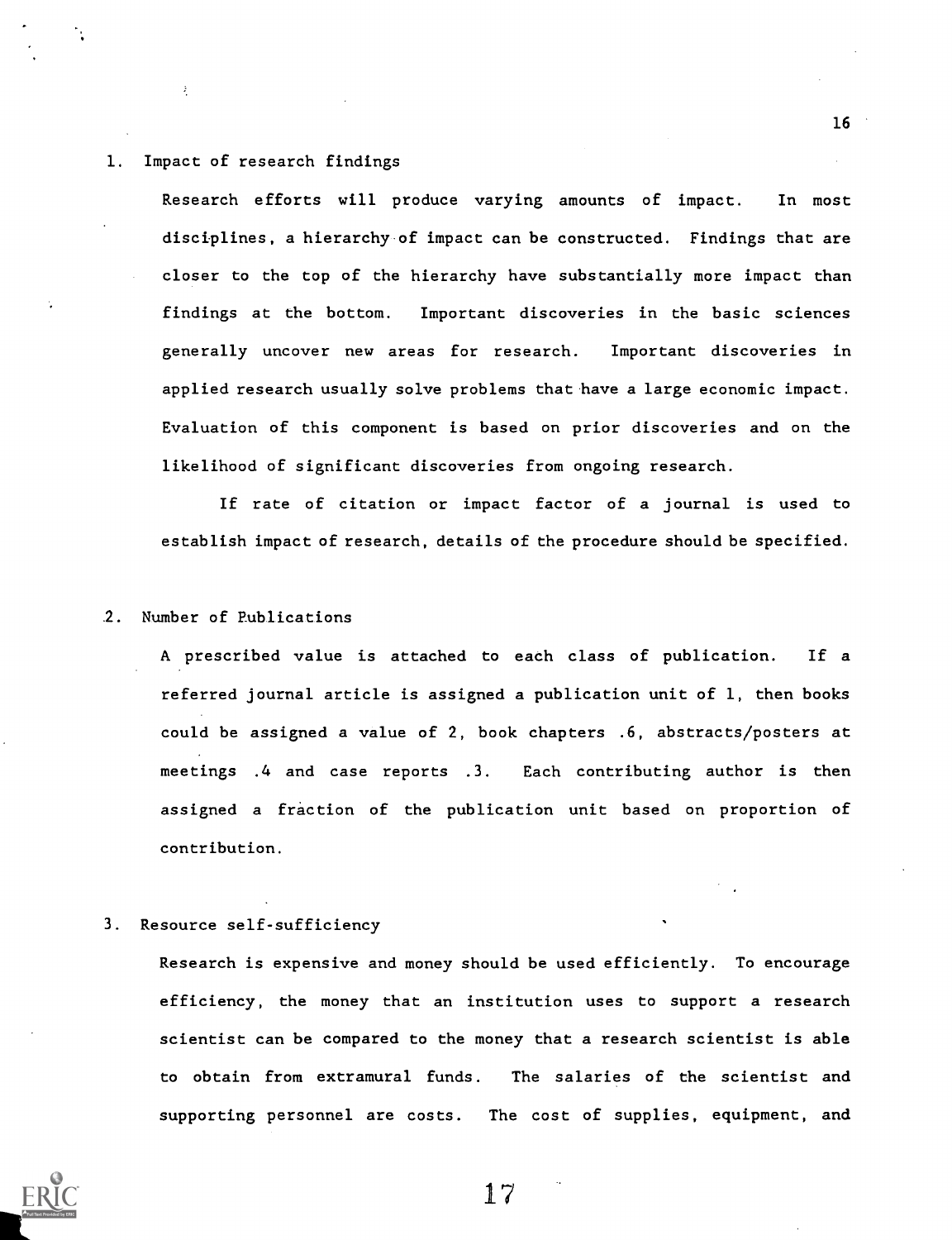services from the institution should be included. These costs could be compared to revenue from extramural funds and some product that might be generated as a result of the research program. The net result from individual scientists can be compared.

#### 4. Graduate education

Training future scientists is an important function of research scientists. The ability to recruit well-qualified students, develop their abilities and assist them in acquiring appropriate positions should be evaluated. Numbers of students advised to graduate degrees and quality of the students are important considerations.

#### 5. Service

Some activities and duties benefit organizations more than individuals. Research scientists should be willing to assume their fair share of activities such as Graduate Studies Committee Chairman, reviewers for journals, and service in national organizations. Quantity and quality of contributions should be considered.

#### ACKNOWLEDGMENT

I want to recognize the assistance of Robert Heneman, Karl Nestor, Karla Roehrig, Marilyn Spiegel, and Matthew Toussant. They provided references to develop and document some of the ideas presented in this manuscript.

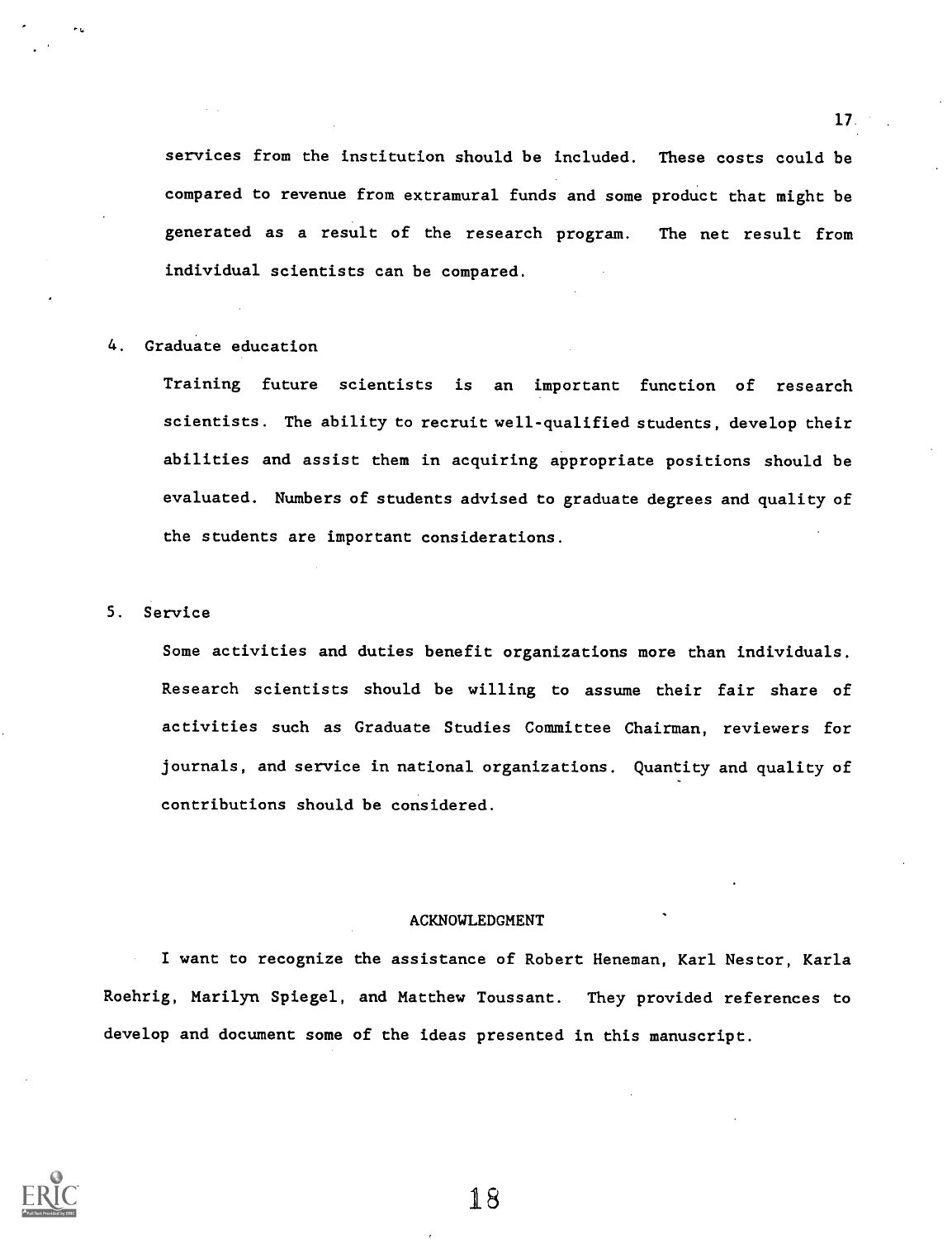#### **REFERENCES**

- 1. Kirkpatrick, D.L. How to Improve Performance Through Appraisal and Coaching, pp.26-44. New York: VIACOM, 1982.
- 2. Fisher, J.E. "Playing Favorites in Large Organizations." Business Horizons 20(3) (1977), 68-75.
- 3. Senge, P.M. The Fifth Discipline, pp. 273-286. New York: Doubleday, 1990.
- 4. Raia, A.P. Managing by Objectives, pp. 10-27. Glenview: Scott, Foresman and Co., 1974.
- 5. Bloom, B.S., M.D. Engelhart, E.J. Furst, W.H. Hill and D.R. Krathwohl. Taxonomy of Educational Objectives. Handbook I: Cognitive Domain, pp. 201-207. New York: David McKay Co., Inc., 1956.
- 6. Mullis, K.B. "The Unusual Origin of the Polymerase Chain Reaction." Scientific American (April, 1990), 56-65.
- 7. McCollum, E.V. A History of Nutrition, pp. 201-228. Cambridge: The Riverside Press, 1957.
- 8. Banting, F., and C. Best. "The Internal Secretion of the Pancreas." Journal of Laboratory and Clinical Medicine 7 (1922), 251-258.
- 9. Watson, J.D., and F.H.C. Crick. "A Structure for Deoxyribose Nucleic Acid." Nature 171 (1953), 737-738.
- 10. Mullis, K., F. Faloona, S. Scharf, R. Sarki, G. Horn, and H. Erlich. "Specific Enzymatic Amplication of DNA in Vitro: The Polymerase Chain Reaction. " Cold Spring Harbor Symposia on Quantitative Biology 51 (1986), 263-273.
- 11. Anonymous. "Measure for Measure in Science." Science 260 (1993), 884-886.
- 12. Fedoroff. N., and D. Botstein. The Dynamic Genome. Plainview: Cold Spring Harbor Laboratory Press, 1992.
- 13. Garfield, E. Science Citation Index/Journal Citation Reports. A Bibliometric Analysis of Science Journals in the ISI Database. Philadelphia: Institute for Scientific Information, 1992.
- 14. Anonymous. Certification Board for Nutrition Specialists: New York. 1993.
- 15. Ben-Shlomo, I., and G. Goodman. "A Place in the Sun?" British Medical Journal 297 (1988), 1631-1632.
- 16. Huth, E.J. "Irresponsible Authorship and Wasteful Publication." Annals of Internal Medicine 104 (1986), 257-259.

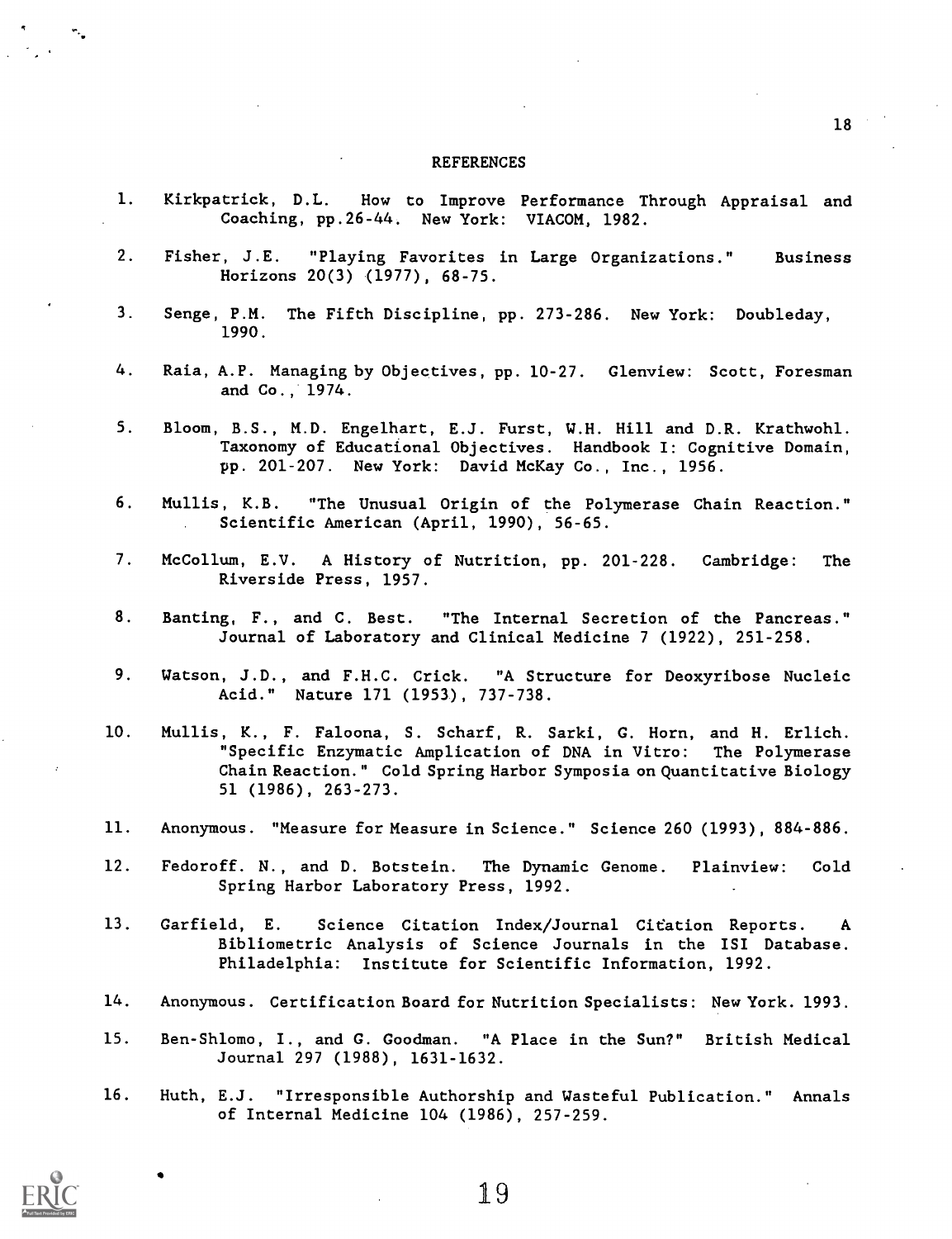- 17. Hamilton, D.P. "Publishing by--and for?--the Numbers." Science 250 (1990) 1331-1332.
- 18. Angell, M. "Publish or Perish: A Proposal." Annals of Internal Medicine 104 (1986), 261-262.
- 19. Cason, J.A. "Authorship Trends in Poultry Science, 1981 through 1989." Poultry Science 71 (1992), 1283-1291.
- 20. Boyer, E.L. Scholarship Reconsidered. pp. 17-25. Lawrenceville: Princeton University Press, 1990.
- 21. Ruttan, V.W. Agricultural Research Policy, pp. 215-236. Minneapolis: University of Minnesota Press, 1982.